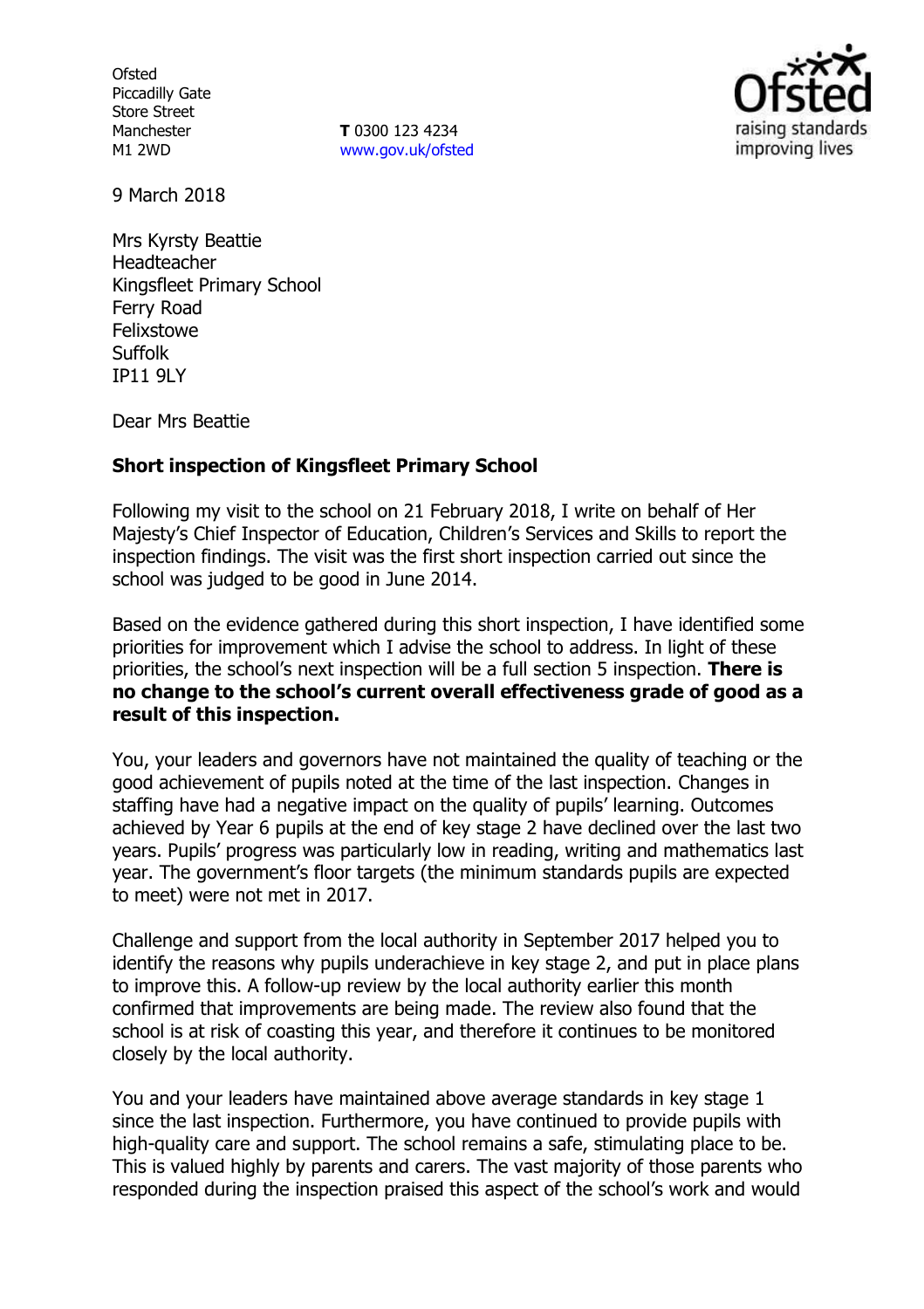

recommend the school to others.

## **Safeguarding is effective.**

All necessary checks are made when recruiting new staff to work with pupils. My scrutiny showed that even though all checks are made, not all of them are recorded systematically on the single central record. These minor errors were quickly resolved by support staff during the inspection. Governors do make periodic checks of these records, and have recently audited the school's safeguarding arrangements. However, minor gaps in the information recorded on the single central record are not followed up routinely.

Training for staff in safeguarding and in 'Prevent' duty is up to date. Procedures to protect pupils from harm are securely in place. Two designated leads respond promptly to concerns raised by staff and follow them up in a timely way to keep pupils safe. These procedures are well established and fully understood. Links with local support agencies, particularly the local multi-agency safeguarding hub (MASH), are well established and are used effectively to maintain pupils' safety and wellbeing.

## **Inspection findings**

- $\blacksquare$  To determine whether the school remained good, I followed five lines of enquiry during the inspection. These were based on issues raised in the last inspection, recent performance information and an analysis of the school's website. I focused on: the reasons why pupils do not make enough progress in reading, writing and mathematics, and the actions taken by leaders to improve this; how effectively the pupil premium is used to improve the outcomes of disadvantaged pupils; the quality of teaching, learning and assessment, and the impact it has on pupils' progress; whether the school is a safe, stimulating and enjoyable place to be; and the school's arrangements to safeguard pupils.
- $\blacksquare$  From their above average starting points at the end of key stage 1, the majority of Year 6 pupils went on to underachieve at the end of key stage 2 last year. Progress measures in 2017 showed widespread underachievement in reading, writing and mathematics. The proportion of pupils attaining what they were capable of in all three of these subjects was well below the national average. Similarly, the proportions of more able pupils attaining highly in reading, writing and mathematics were also below national averages. These low outcomes prompted the local authority to issue governors with a declaration of concern in September 2017.
- You have evaluated the reasons for this underachievement. Significant staffing changes in upper key stage 2 in recent years have had a detrimental effect upon the learning and progress of pupils. These pupils were much less able compared to previous classes. Furthermore, a significant proportion of them had special educational needs (SEN) and/or disabilities, or other medical and health issues. You also found that the school's assessment procedures have not been rigorous enough to help spot gaps in pupils' learning and take action to prevent them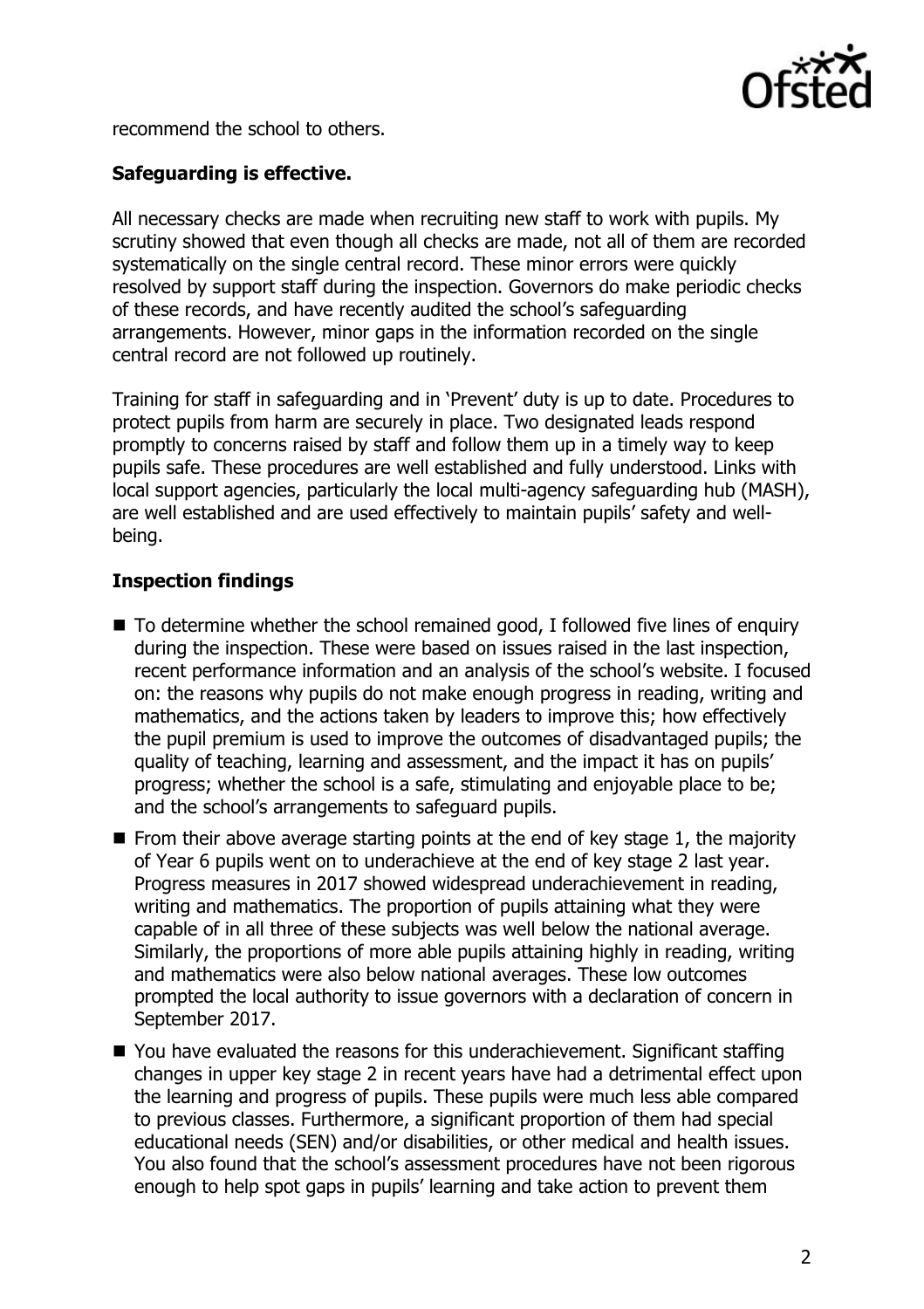

from underachieving in national tests.

- To improve this, new assessment procedures have been introduced that hold staff more accountable for the progress made by pupils in their classes. Teachers are expected to update regularly the information gained from their assessments of pupils, and meet regularly with you and your deputy headteacher to discuss the progress individual pupils are making. These new procedures are providing leaders with a better overview of how well individual pupils are doing. Staff are now able to spot early those at risk of underachieving and do something about it.
- Current assessments show that, this year, a higher than average proportion of Year 6 pupils are expected to attain well in reading, and outcomes in writing and mathematics will be much closer to national averages. Assessments in other classes in key stage 2 show a similar, improving trend. These assessments have been validated using previous test papers and other resources to ensure their accuracy.
- You have less information about the current progress of disadvantaged pupils. Assessment information is not analysed in detail to show how well these pupils are doing. You and your governors are unable to show what aspect of their spending of the pupil premium is having the most impact on improving outcomes for this group of pupils. Spending plans this year are very similar to last year's, even though the pupil premium had little impact on raising the achievement of disadvantaged pupils in 2017. This aspect of the school's work requires strengthening significantly.
- You have increased the monitoring of teaching, through learning walks, observations and scrutiny of pupils' work. The local authority's recent review found that the pace of securing improvements had increased, that higher expectations were evident, pupils' presentation had improved, and teachers were being held accountable for progress made by pupils in their classes.
- The inspector's observations, carried out jointly with you, confirmed that pupils' progress in key stage 2 is improving. However, this is wholly dependent upon the quality of teaching, which is inconsistent. You feel that teaching is good, but this was not confirmed in joint observations of pupils at work in lessons. Your formal observations of lessons so far this year have not identified accurately the weaker aspects of teaching and learning that need improving. Lesson monitoring carried out by the local authority and an external consultant provided governors with some understanding of the quality of teaching. However, this monitoring does not identify all of the strengths and weaknesses evident in lessons and in pupils' books, or the actions needed to improve them.
- The inspection confirmed that, currently, pupils make steady, rather than rapid, progress, because expectations of them are not always high enough. At times, pupils spend too long on the carpet rather than getting on with their own work. Books show that much of the work set for the most able pupils is too easy and does not challenge them fully. Not all teachers make regular checks during lessons to see whether pupils understand what to do and are working hard enough. In mathematics, pupils have a range of resources to choose from to aid their calculation. Teachers make good use of interactive whiteboards to show pupils how to work things out and lay out their work neatly. The school's new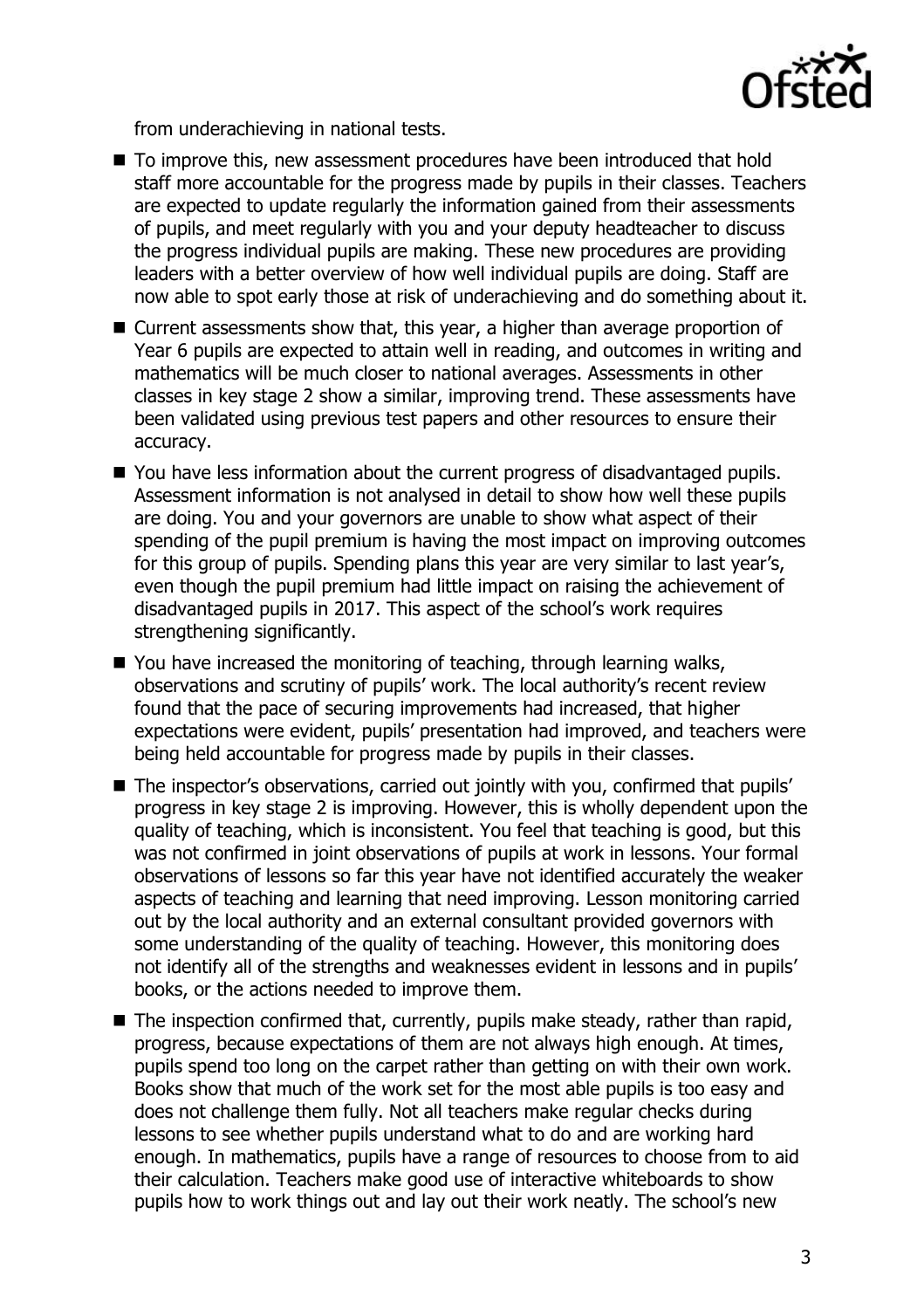

procedures for marking pupils' work are beginning to be used more effectively. Teaching assistants are usually deployed effectively to support pupils at work.

**Pupils'** and parents' views shared during the inspection confirmed that the school is a safe, friendly place to be. Pupils enjoy learning and feel that they are making good progress. They eagerly listed their favourite subjects and enthused about the wide range of off-site visits to London and in the local area. The school's high-quality pastoral care was clearly evident during assembly. Pupils love the 'achievement alley', and those selected to talk about their good work beamed with pride when they were selected by the headteacher. Pupils contributed well to this wonderful celebration through their attention, applause and excellent singing.

# **Next steps for the school**

Leaders and those responsible for governance should ensure that:

- $\blacksquare$  Pupils in key stage 2 make much better progress than they currently do, by routinely monitoring that all staff:
	- raise their expectations of what pupils, particularly the most able, are capable of attaining
	- take full responsibility for assessment information and what it shows about the progress made by pupils in their classes
	- make regular checks during lessons that pupils understand what to do and are working hard
	- use the school's new marking procedures systematically.
- They analyse in detail the impact of the spending of the pupil premium, to gain a clearer overview of what works well and what needs changing, and to improve the outcomes achieved by disadvantaged pupils.

I am copying this letter to the chair of the governing body, the regional schools commissioner and the director of children's services for Suffolk. This letter will be published on the Ofsted website.

Yours sincerely

John Mitcheson **Her Majesty's Inspector**

## **Information about the inspection**

During the inspection, I met with you and your deputy headteacher, three members of the governing body and a group of key stage 2 pupils. I attended an assembly. I spent time outside of lessons at lunchtime observing pupils at play and chatting informally to them. You joined me in observing pupils at work in lessons.